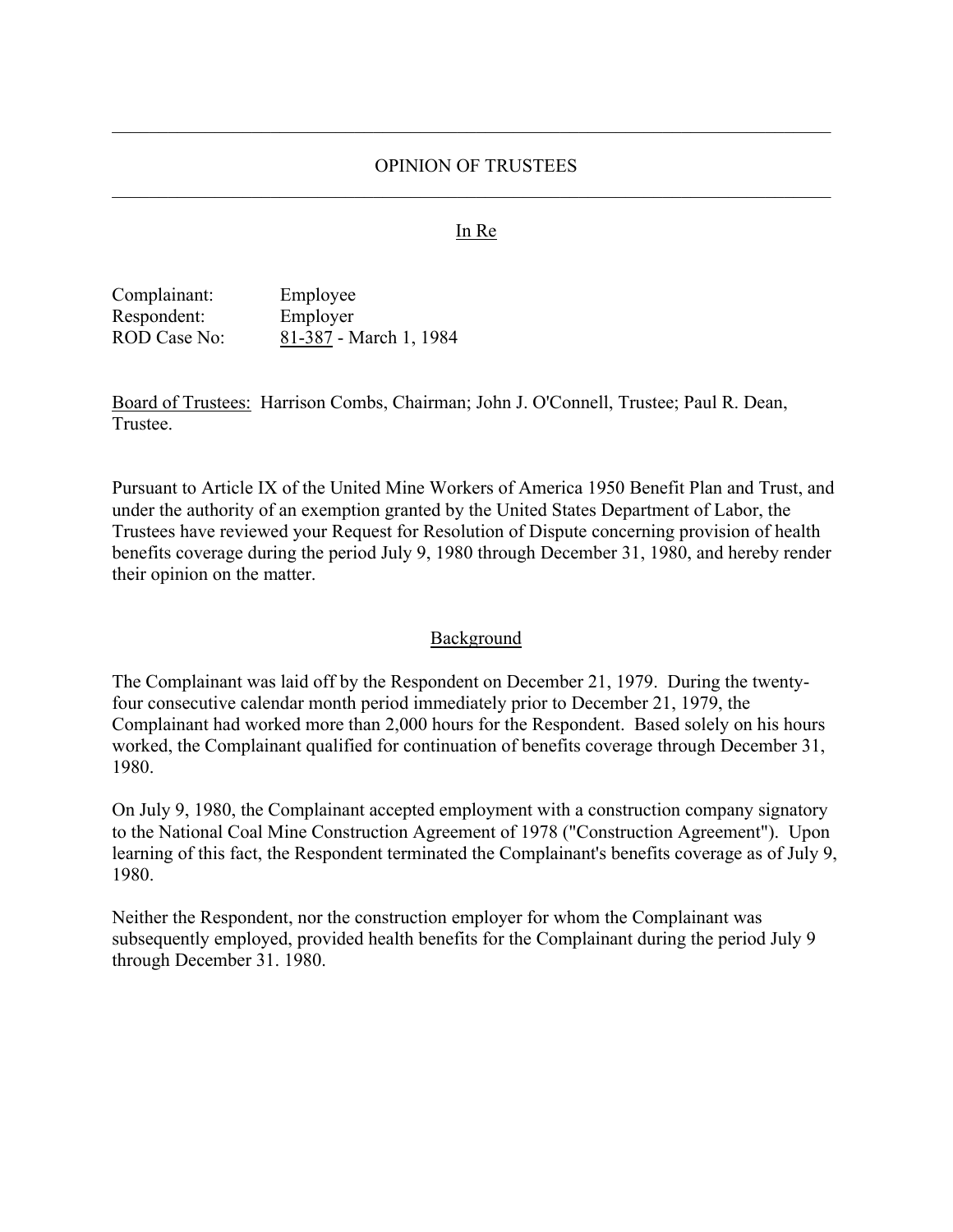Opinion of Trustees Resolution of Dispute Case No. 81-387 Page 2

## **Dispute**

Is the provision of health benefits coverage for the Complainant after July a, 1980 the responsibility of the Respondent or the subsequent construction employer?

## Position of the Parties

Position of the Complainant: Having been insured under two (2) UMWA plans at the same time, from July 1980 to December 1980, one of them is responsible for providing health benefits coverage.

Position of the Respondent: Article III, Section E.(1)(f) of the Employer Benefit Plan under Article XX of the National Bituminous Coal Wage Agreement of 1978 states that an employee's health, vision care, life and accidental death and dismemberment insurance will terminate when the employee accepts other employment. Therefore, the Complainant's continued coverage, under lay-off, permanently terminated on July 9, 1980 when he began his other employment.

# Pertinent Provisions

Article I (1), (2) and (4) of the 1978 Employer's Benefit Plan provide:

## Article I - Definitions

The following terms shall have the meanings herein set forth:

- (1) "Employer" means (coal company).
- (2) "Wage Agreement" means the National Bituminous Coal Wage Agreement of 1978, as amended from time to time and any successor agreement....
- (4) "Employee" shall mean a person working in a classified job for the Employer, eligible to receive benefits hereunder.

Article III.E.(1) (a) and(f) of the 1978 Employer's Benefit Plan provide:

## Article III - Benefits

- E. General Provisions
	- (1) Continuation of Coverage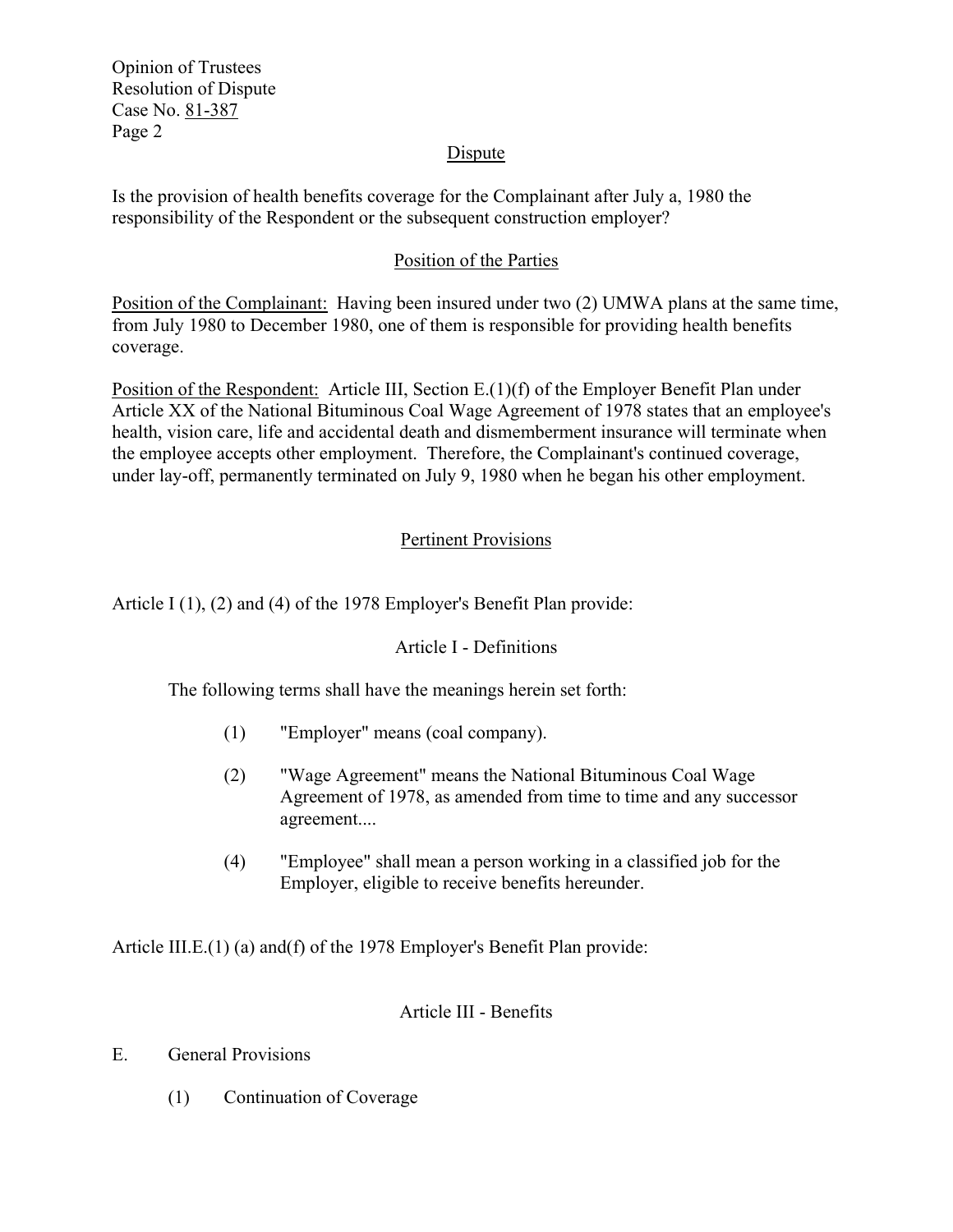Opinion of Trustees Resolution of Dispute Case No. 81-387 Page 3

(a) Layoff

If an Employee ceases work because of layoff, continuation of health, vision care, life and accidental death and dismemberment insurance coverage is as follows:

| Numbers of Hours Worked for the<br>Employer. in the 24 Consecutive |                                 |
|--------------------------------------------------------------------|---------------------------------|
| <b>Calendar Month Period Immediately</b>                           |                                 |
| Prior to the Employee's Date Last                                  | Period of Coverage Continuation |
| Worked                                                             | from the Date Last Worked       |
| 2,000 or more hours                                                | Balance of month plus 12 months |
| 500 or more but less than<br>$2,000$ hours                         | Balance of month plus 6 months  |
| Less than 500 hours                                                | 30 days                         |

(f) Other Employment

Notwithstanding the foregoing, an Employee's health, vision care, life and accidental death and dismemberment insurance coverage will terminate as of the date the Employee accepts other employment.

# Discussion

Under Article III.E. of the 1978 Employer's Benefit Plan, a laid-off Employee who has worked at least 2,000 hours for the Employer during the 24-month period prior to his lay-off is eligible for continuation of benefits coverage for the balance of the month in which he is laid off, plus 12 months. However, if the Employee accepts other employment during this period of eligibility, his benefits coverage ceases as of the date he accepts such other employment.

In this case, the Complainant had worked in excess of 2,000 hours for he Respondent during the 24-month period immediately prior to his last date worked. As of that date, therefore, he was eligible for continuation of benefits coverage through December 31, 1980. However, he

accepted other employment on July 9, 1980. Therefore his eligibility for benefits coverage under the Respondent's Employer's Benefit Plan ceased as of that date.

The Complainant also raises a question concerning his rights to benefits arising out of his subsequent employment with a construction company under the National Coal Mine